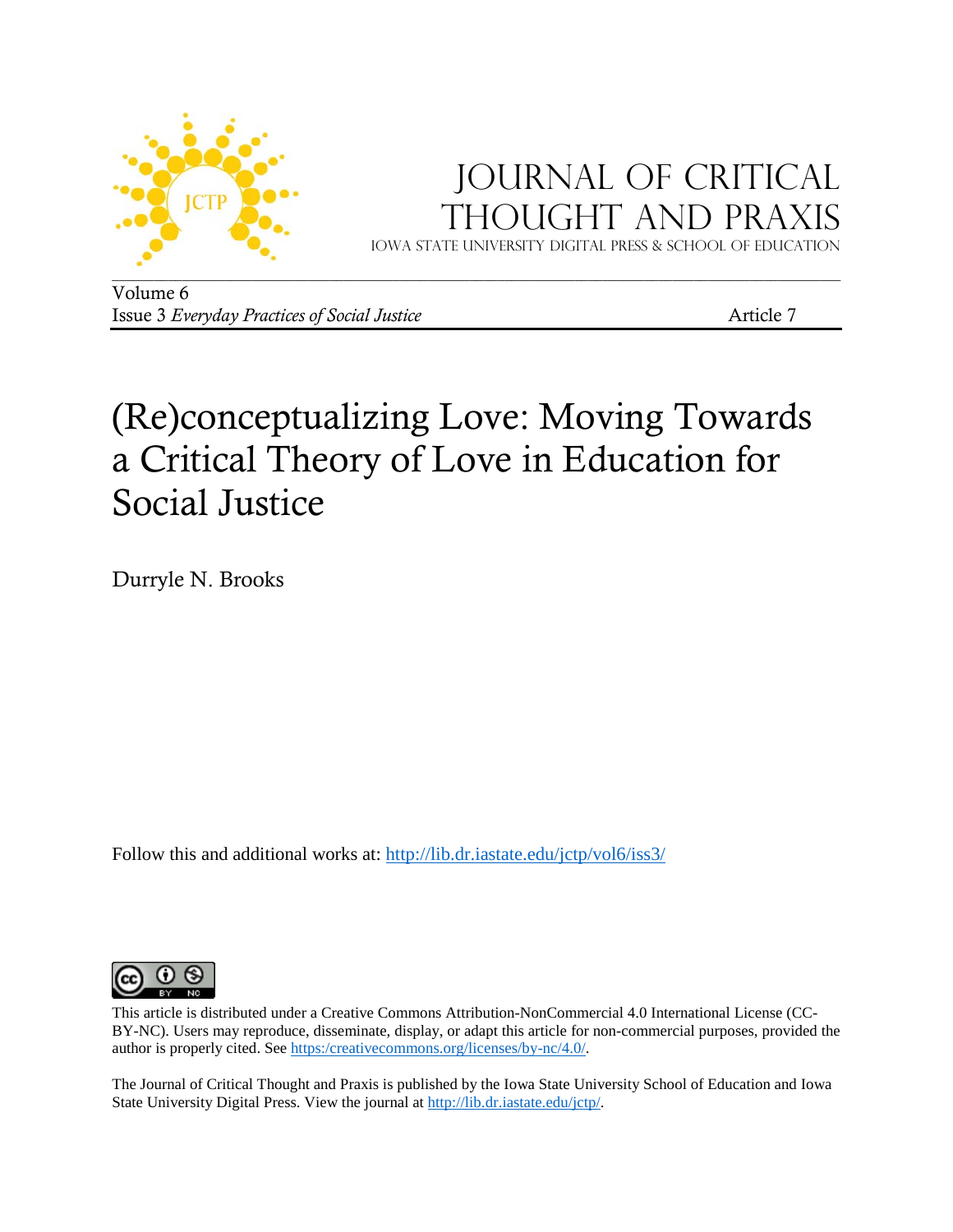## **(Re)conceptualizing Love: Moving Towards a Critical Theory of Love in Education for Social Justice**

## Durryle N. Brooks[\\*](#page-1-0) *University of Massachusetts Amherst*

*Through reflection on critical incident involving a social justice educator, this reflexive essay examines the role of love and its implications on social justice education, pedagogy, and praxis. Within the U.S. context, there is a considerable misunderstanding of what love is. Normative discourse on love within in our society is almost exclusively relegated to romance and familial relations. However, through personal reflection and a review of interdisciplinary literature, I argue that normative discourses on love are not innocuous, but instead hegemonic and serve as an ideology to perpetuate individualism and white supremacy. Drawing upon critical theorists, including Black and Chicana feminist, I suggest that love must be: (a) reconceptualized in order to meet the demands of justice; (b) based in Black and Brown lived experiences; (c) embodied for social justice; (d) tend to the whole person; and (e) measured by how effective our pedagogy and practice stymy alienation and heal. Lastly, I offer my personal reflection guide that assisted my move toward a critical theory of love.*

**Keywords:** Racism | Oppression | Critical Self-Reflection | Love | Alienation | Change

I remember entering graduate school with excitement. I remember going to one of my first classes and a professor who has written extensively on social justice education told a relatively racially diverse class at a predominantly-white Research One institution that she was there to *colonize us*. I remember my lungs caving in. My chest gave way under the symbolic weight of that discursive act—a violent act. The cognitive dissonance was palpable. My body still remembers the loss and hopelessness I felt that moment. I entered that program of study to learn how to better analyze oppression so that I might learn concrete ways to dismantle systemic oppression. Instead, I experienced oppressive and violent acts within the classroom. Those acts of pedagogical and epistemological violence demanded nothing less than submission and obedience. Even within the walls of a classroom with a professor who dedicated their life to interrupting oppression, I still was not safe from oppression.

It was that critical moment—studying with a pioneer in the field of social justice that my body knew what my mind and soul did not—that even social justice education practitioners deploy toxic ideologies and violent epistemologies in the name of social justice. That moment simultaneously violently unraveled me while also conjuring from my body a memory of trauma and possibility. That encounter was the impetus for exploring

<span id="page-1-0"></span> <sup>\*</sup> Correspondence can be directed to Durryle Brooks at durryle@loveandjusticeconsulting.com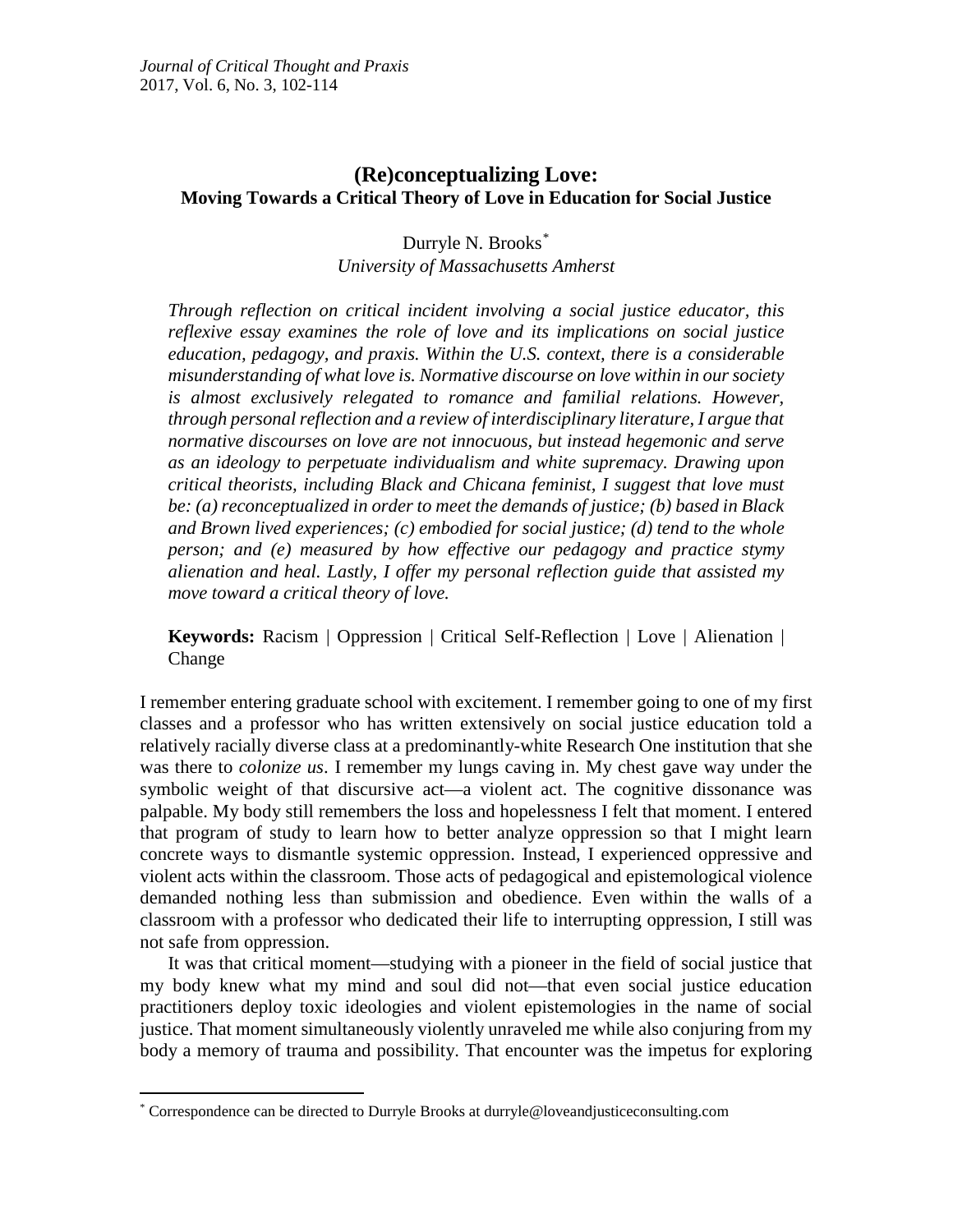the role of love within social justice practice and its role in social transformation. I wanted to explore how love could inform our pedagogy as practitioners and think deeply on what might be the impact of the absence of love within our praxis and its potential impact on those we serve. Therefore, this paper explores my journey toward a critical conceptualization of love and offers some reflections on redefining love within our praxis.

## **Acts of Violence: Racism and Colonization in my Higher Education Experience**

When my white professor told me that she was there to colonize me, to say that I was shocked would be an understatement. The shock and the internal destabilization that resulted was re-traumatizing. In that moment, I felt unloved and unwanted. I felt a welling up of anger and my body trembled. Mentally, I was transported back to the days when my pastor delivered anti-gay messages from the pulpit and the days when I was being bullied in the hallways of my high school. All of my previous pain, represented itself in an instant, and I could not think, concentrate, or process. She went on teaching, but there was no more learning possible for me there that day or for many weeks to come. That professor went on to explain that it was her duty to teach us how to survive in the academy. I was perplexed by the idea that she was acting in a way to toughen us up and wondered if that was love in her mind. Was it her desire to merely teach me the "*codes of power"* a form of love even if it would destroy my sense of self, dignity, and my overall well-being? I could not understand how someone who had dedicated their life to studying and theorizing strategies for social justice would actively deploy a divisive and destructive discursive practice in the classroom and justify it as if it did not have material implications for me and the other Black and Brown students in that classroom. What would unfold over that first year—the harassment, the bullying, and the denial of feedback on my papers shook me at my core. I had to know how a social justice educator, scholar, and professed practitioner could create such a hostile classroom environment all in the name of "academic preparation".

After spending hours processing that moment with my classmates, I went to the literature. It is that very moment that I finally understand what bell hooks (1994) meant when she wrote,

I came to theory because I was hurting — the pain within me was so intense that I could not go on living. I came to theory desperate, wanting to comprehend — to grasp what was happening around and within me. Most important, I wanted to make the hurt go away. I saw in theory then a location for healing. (p. 59)

I too was desperate. I was desperate for answers. How could it be that someone who dedicated their life to unpacking the ways in which oppression manifests did not create a caring and compassionate learning environment? How was it that she could not or would not conjure love in that moment for us? What I have come to know through my exploration of love, is that educators, especially those deeply invested in social justice, must also be as deeply committed to a love that is political—a critical theory of love.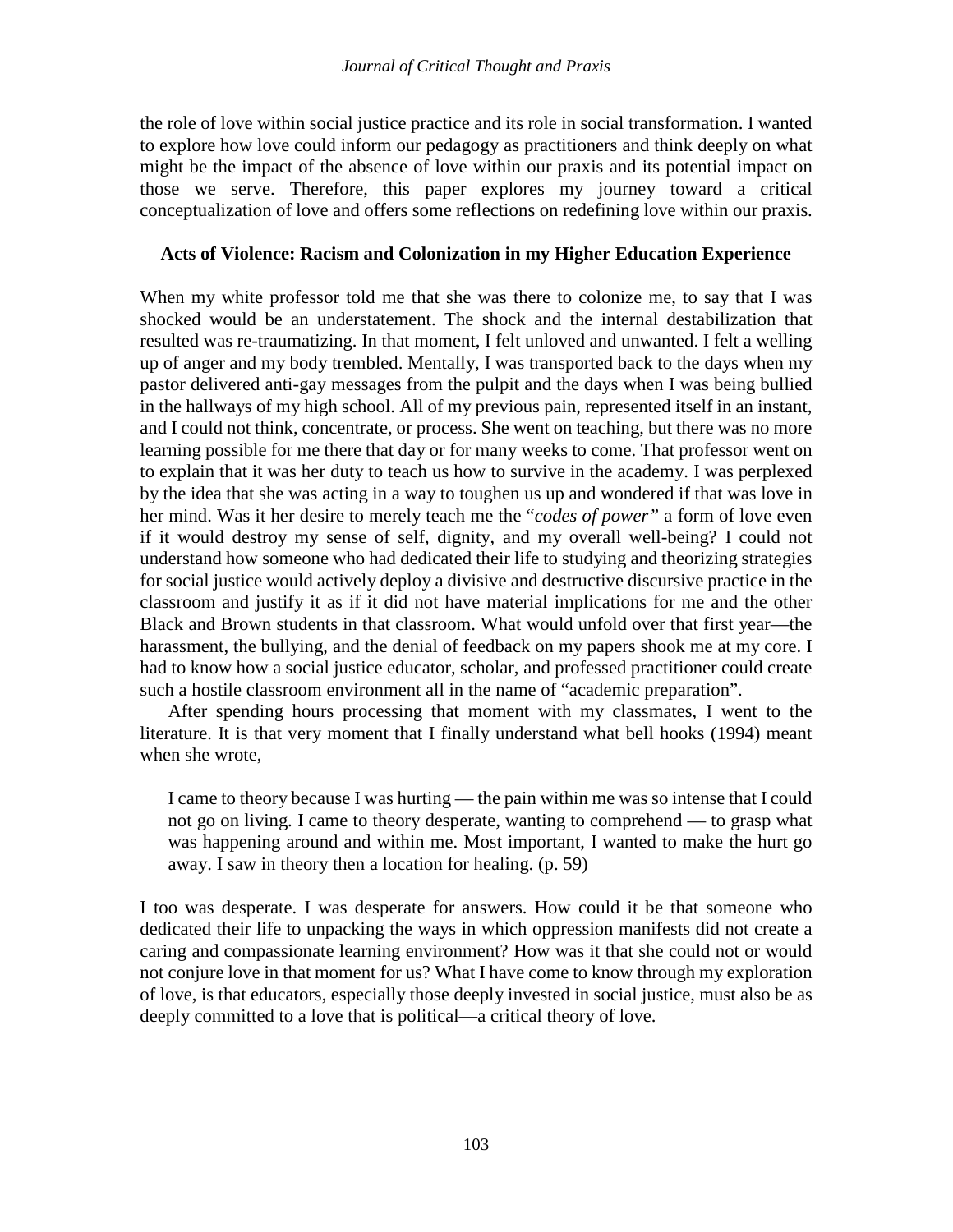#### **Searching for Love Within the Field of Social Justice Education**

I ventured naturally toward literature in social justice education to explore the social function of love in education for social justice. However, I discovered very little scholarship on love and little to no discourse on love within educational texts such as *Teaching for Diversity and Social Justice* (Adams, Bell, & Griffin, 1997), the *Handbook of Social Justice* (Ayers, Quinn, & Stovall, 2009), and the *International Handbook of Social Justice* (Reisch, 2014). While there were many brilliant conversations about social change and transformation along with a myriad of strategies to work towards achieving social justice, the absence of love and its liberatory possibilities was striking. This absence was particularly troubling to me given the levels of trauma many historically marginalized populations bring with them into the classroom, which minimally warrants discussion about the role of love and healing for historically marginalized students. What we know from educational literature is that classrooms and learning communities where teachers and practitioners are engaged in caring and loving practices students learn better and grow (Freire, 1970, 1972; hooks, 2003; Love & Love, 1995; Lampert, 2003).

After examining those texts concerning social justice, I wondered what it means for us a field to have a dearth of literature exploring love and its implications on those whom we teach. What does it suggest about us as teachers, educators, and practitioners for there to be vast bodies of literature on oppression but very little theorizing on and about love? What does it mean for scholars, practitioners, and educators to know oppression so deeply and yet seem incapable of conjuring love within the context of the classroom and our social justice education practice? What is the cost of knowing more about oppression than liberation?

I sat with those questions for months. One thing was for sure; my body knew the impact of what it meant for a social justice educator to privilege knowing oppression instead of embodying and enacting love. One immediate consequence of having educators steeped in oppression but barely touched by love, let alone a critical theory of love, translated into my near constant battle against the pressure of dropping out of my program. I know, in part, that my experience within the academy, in a program designed to address social injustice had failed me because our profession and our field has failed to deeply invest in doing the work of love and studying its implications of it on learning.

### **Mis-educated In Love: Normative Conceptualizations of Love Within the U.S. Context**

When I reflected on the question, what is love, I admit that I too was stumped. I could not quite wrap my brain around what it meant. I wondered why my mind and body remembered shame and pain when I thought about love and what was the impact on my praxis? When I looked specifically to literature on love it became clearer that within contemporary United States context, love is deeply misunderstood. Love is often understood to be affection, familial, or sexual in nature. The Merriam Webster dictionary, a source for a normative definition, reflected larger social (mis)understandings of love as a, "warm attachment, strong affection for another arising out of kinship or personal ties (material love for a child), attraction based on sexual desire, and tenderness between lovers (n.d.)." We can see the pervasiveness of the definition when we read about heroic feats completed by parents to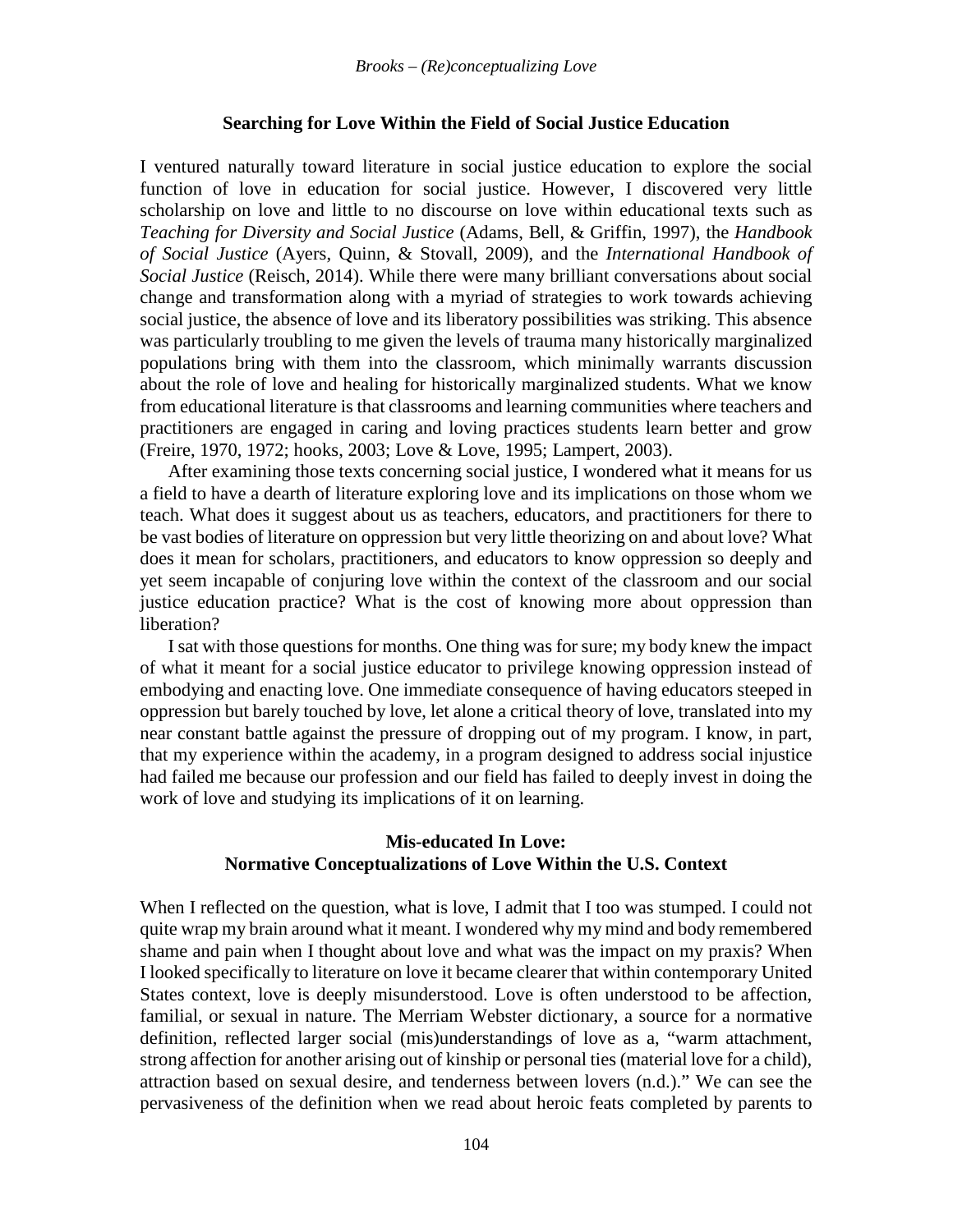ensure the safety of their children, the countless "romantic comedies" that are widely circulating, and of course all of the sexual or even hypersexual media portrayals of love within mass media.

However, when I turned my eye toward a critical analysis of the literature on love within the contemporary context, the narratives were overwhelmingly white heterosexual love narratives and emphasized an overtly individualist understanding of love. As a Black queer person reflecting on the narratives of love, I started noticing that I even carried white heteronormative narratives of love within myself. *Pretty Woman*, *Bridget Jones' Diary*, *The Little Mermaid*, *Twilight Saga*, were just a few images that soared to the forefront of my mind when I reflected on love. Again, I questioned. I had to ask myself, what are the implications of being overexposed to notions of love that centered the individual and fairytale romance?

I went to the literature. This time I read across disciplines. I moved into the field of communications with an eye toward Critical Media Studies and particularly Cultural Studies. There, I found that the proliferation of certain images and various media are not innocuous, but in fact act on our psyche through communicative acts and begin to shape our social perceptions and social realities (Foucault, 1972; Hall & Open University, 1997). This phenomenon is well-documented in critical race, gender, and sexuality scholarship (Earp et al., 2013; Jhally, Hall, & Media Education Foundation, 2002; Jhally, Kilbourne, Rabinovitz, & Media Education Foundation, 2010). The normative notions of love that instantaneously surfaced in my mind where not merely representational, but were actually operating as a hegemonic love narrative—more of an ideology—that centered whiteness and alienated me from myself by conflating love, specifically romantic, outside of my Black queer reach and restricting love to the individual level. At that moment, Stuart Hall came to my mind, and I remember that he offered that ideology was, "The mental frameworks – the language, concepts, categories, imagery of thought and system of representation – which different classes and social groups deploy in order to make sense of, define, figure out and render intelligible the way society works" (Hall, Morley, & Chen, 1996, p. 26). Additionally, Dr. John Lye (1997) on Marx's construction of ideology says,

These ideas (often embedded in symbols and cultural practices) orient people's thinking in such a way that they accept the current way of doing things, the current sense of what is 'natural,' and the current understanding of their roles in society. This socialization process, the shaping of our cognitive and affective interpretations of our social world, is called, by Gramsci, "hegemony;" it is carried out …by the state ideological apparatuses -- by the churches, the schools, the family, and through cultural forms. (para. 3)

If this is true that within our contemporary social context love functions as a hegemonic ideology, then for what purpose? What social function does a hegemonic ideology of love serve?

As I considered the implications of love as a normative ideology that relegated love primarily into the realms of individual versus collective dimensions and along the lines of romance, I could begin to imagine that maybe my professor did not have an opportunity to deeply investigate what Cornell West (2014) meant when he said, "love is what justice looks like in public." Maybe, within her formal training and years of operating in systems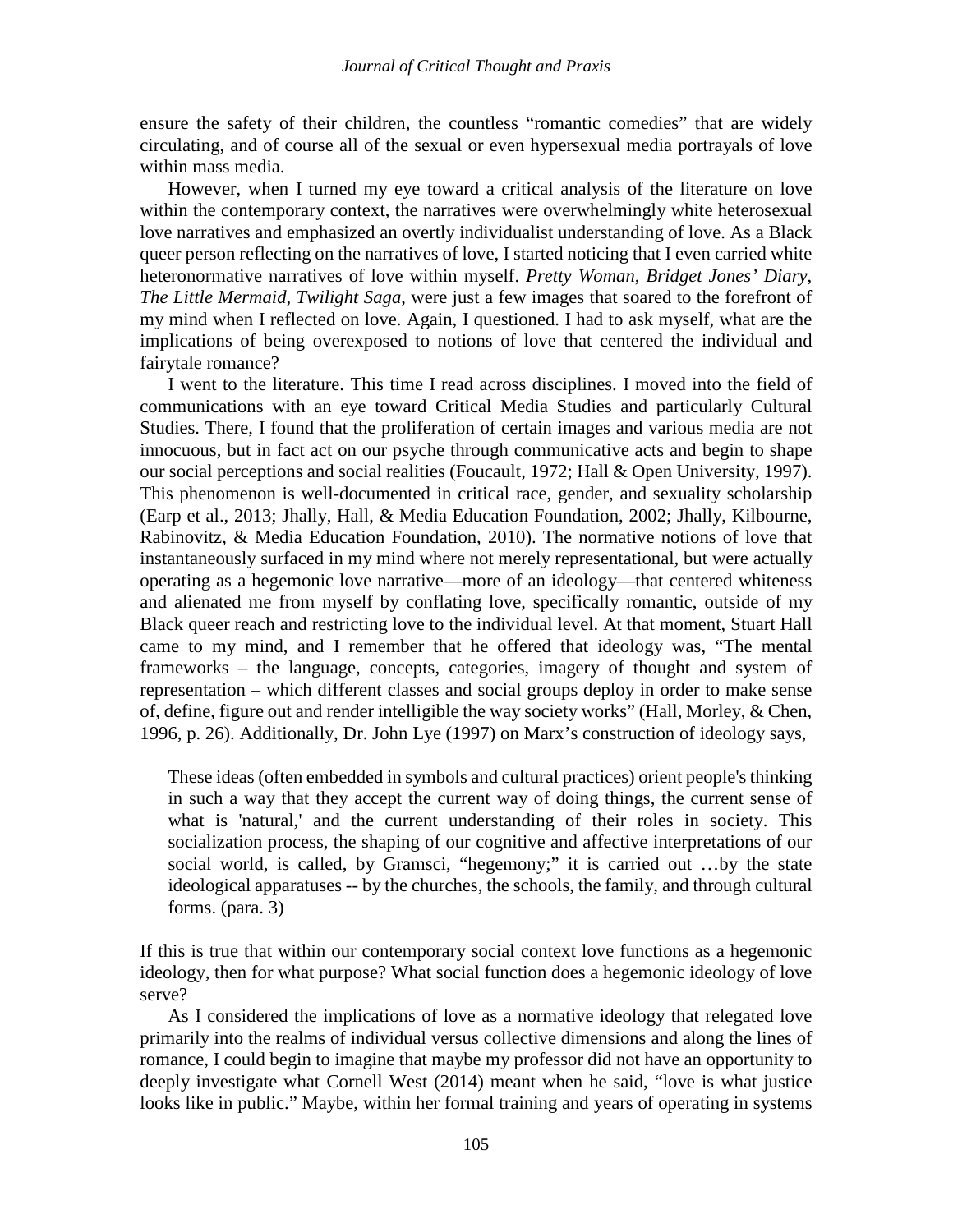of oppression, no one provided her the opportunity to think deeply on a kind of love that centered student's whole selves. Maybe, no one afforded her the opportunity to integrate an embodied teaching that centers wholeness and not merely the instilling of knowledge at the cognitive level. And maybe she acted in this way toward our class to resist one system of domination that his traditionally relegated education exclusively to women's work and delegitimized her in the process (Acker, 1990, 2006; Allan, 2011). Whatever the case, exploring love was much broader, complex, and had far reaching implications as I journeyed to unpack what love meant for me and my praxis.

## **Constructing A Philosophical Foundation: Building A Critical Theory of Love**

I needed to start constructing a body of literature on love that allowed me to get clear about the ways in which love was impacting my life and how it was in fact an active apparatus of continual colonization on my Black queer body. This literature is the foundation on which my social justice praxis is now built. This is how I articulate my critical theory of love based in my lived experiences.

## **Commercialization of Love: Property, Ownership, & Control**

A critical theory of love is a commentary about society and social relations. German psychologist and sociologist Erich Fromm, who is associated with the Frankfurt School, has written extensively on love. In his book *The Art of Loving* (1956), he offered a critical analysis of the notions of love within the early twentieth century. He drew attention to the many ways in which normative conceptualizations of love have created the conditions that both position love as abundant, as expressed in the mass consumption of self-help books, and as whimsical, as something someone does not have to learn about (p. 1). This particular positioning of both has created the illusion of abundance within our society when in fact it functions to distract us from the deep lovelessness that our society feels because we are unable to create love ourselves, within ourselves, or our communities.

In addition, Fromm (1956) also notes specifically that one of the staple features of our society is its mass consumerism. He asserted that love has become a commodity. As he put it,

Our whole culture is based on appetite for buying, on the idea of a mutually favorable exchange. Modern man's happiness consists in the thrill of looking at the shop windows, and in buying all that he can afford to buy, either for cash or on installments. (p. 3)

In this particular understanding of American consumerism love is no different from any other product. Love in our society becomes a commodity that is to be bought, sold, and owned. Beyond what Erich Fromm lays out as a consequence of this notion of love as a commodity, what has come to my attention is that objectification also allows for the othering of objects of love—even the human ones. If love is a commodity and can be bought, then when one has obtained it, the love object becomes property of that purchaser. We can see the deleterious consequences of possessive ownership when we examine rates of intimate partner violence within heterosexual and same-sex relationships in which possessiveness and feelings of ownership has deeply impacted the lives of those victimized (Ard & Makadon, 2011; Messinger, 2011; Whitton et al., 2016).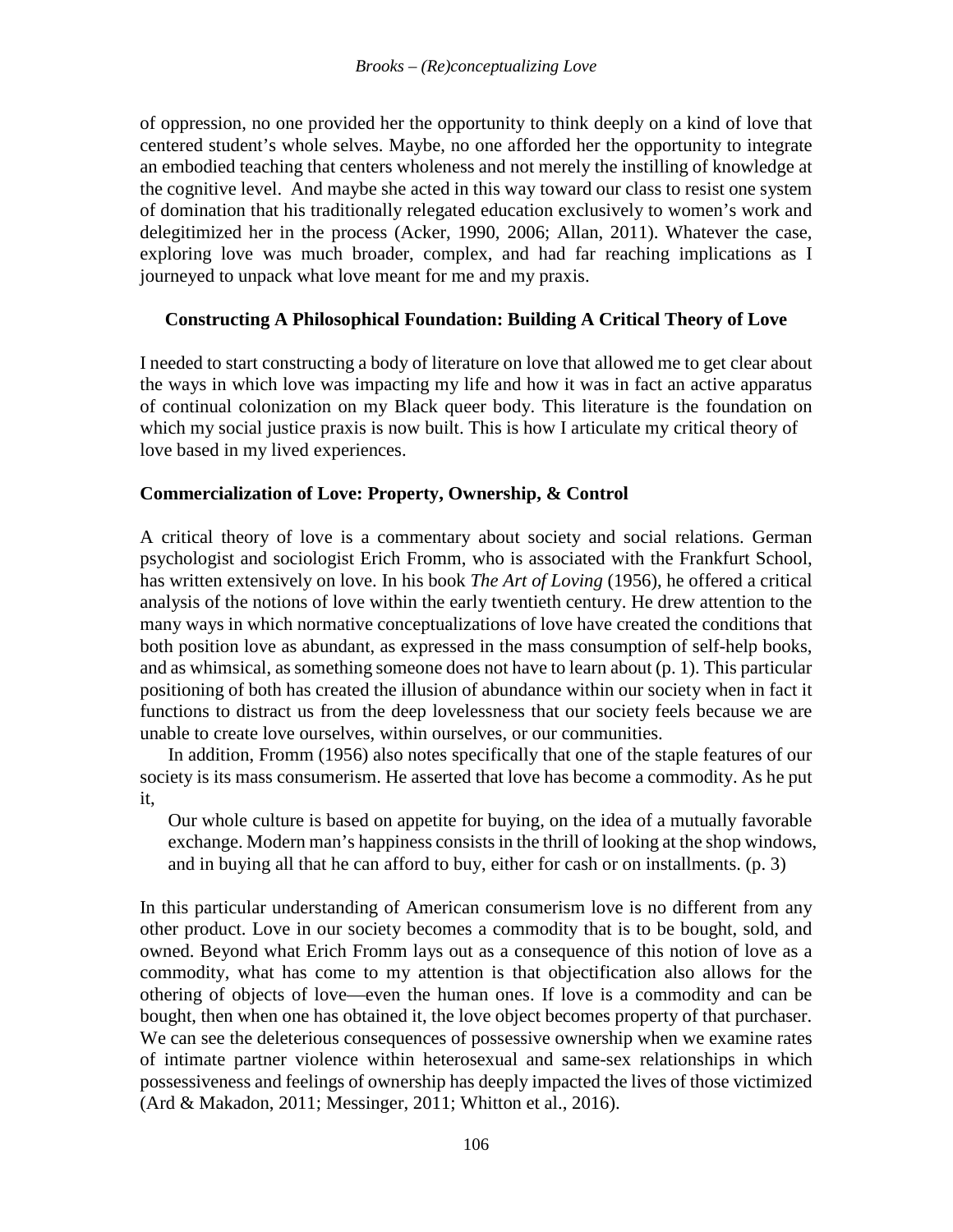As I reflected on the notion of ownership and possession, maybe my professor was enacting a form of love that requires submission and silence. Maybe given her position of power in the classroom, she saw us as objects and not co-creators of knowledge in that space. Maybe exerting "power over" instead of "power with" was easier, in part, because of the pervasiveness of a hegemonic discourse of love that operates on ownership and possession instead of mutual growth, connection, and shared power. While I can never be certain about her intentions, the impact of her enactment of domination was soul shattering.

#### **Inflicting Soul Wounds: Racism and Domination**

bell hooks (2000) captured the sentiment in Erich Fromm's previous work by offering a critical analysis of love and social forces that go into creating possibilities of love. In her assessment of our contemporary context, the type of love that exists is actually toxic and dangerous to our own well-being, sense of self, and our community because of domination (hooks, 2000). Unlike Fromm, hooks drew attention to the ways in which domination materializes around race and gender. She offered that, "cultures of domination rely on the cultivation of fear as a way to ensure obedience" (hooks, 2000, p. 93). Through her examination of historical institutions of domination within the US, hooks spoke to the enduring impact of Chattel Slavery and the enduring violence, which resulted in hundreds of years of dehumanization and trauma.

What I experienced that day when my professor told me she was going to colonize me, was in fact, a demonstration of the ongoing legacy of mass enslavement and contemporary anti-blackness. In the moment when my professor enacted epistemological violence, I felt broken. Maybe it was what bell hooks meant when she wrote that, "to break someone's spirit is not a gesture of love. It can and often does lead to what contemporary psychoanalysts have called soul murder" (hooks, 2001, p. 23). Indeed, my spirit was being broken and my soul was inflicted with deep despair. That day, the classroom that should have been a space for safety, was instead used as a platform to further destabilize the dignity of Black and Brown students. The intentional eroding of my dignity, for the purposes of "teaching," was in fact the contemporary manifestations of unchecked racism within our places of learning and demonstrates the sordid legacy of educational institutions within the U.S. serving as a colonizing apparatus.

To have very little public discourse on the subject of love and to not speak specifically to the ways that some Black folks have been interpolated by dominant ideologies of love (that are based in white supremacy and racism) is to allow for the proliferation of that toxic ideology. bell hooks put it like this:

The abandonment of a discourse on love, of strategies to create a foundation of selfesteem and self-worth that would undergird struggles for self-determination, laid the groundwork for the undermining of all our efforts to create a society where Blackness could be loved, by Black folks, by everyone. (p. xxiiii)

In this bell hooks' conceptualization, what my professor told our class was not an act of tough love, but instead an act of domination. In that moment, there was no love there, only violence, which induced a trauma response that impacted my whole body and my ability to learn. Because she did not commit herself to a practice of love, I carry another wound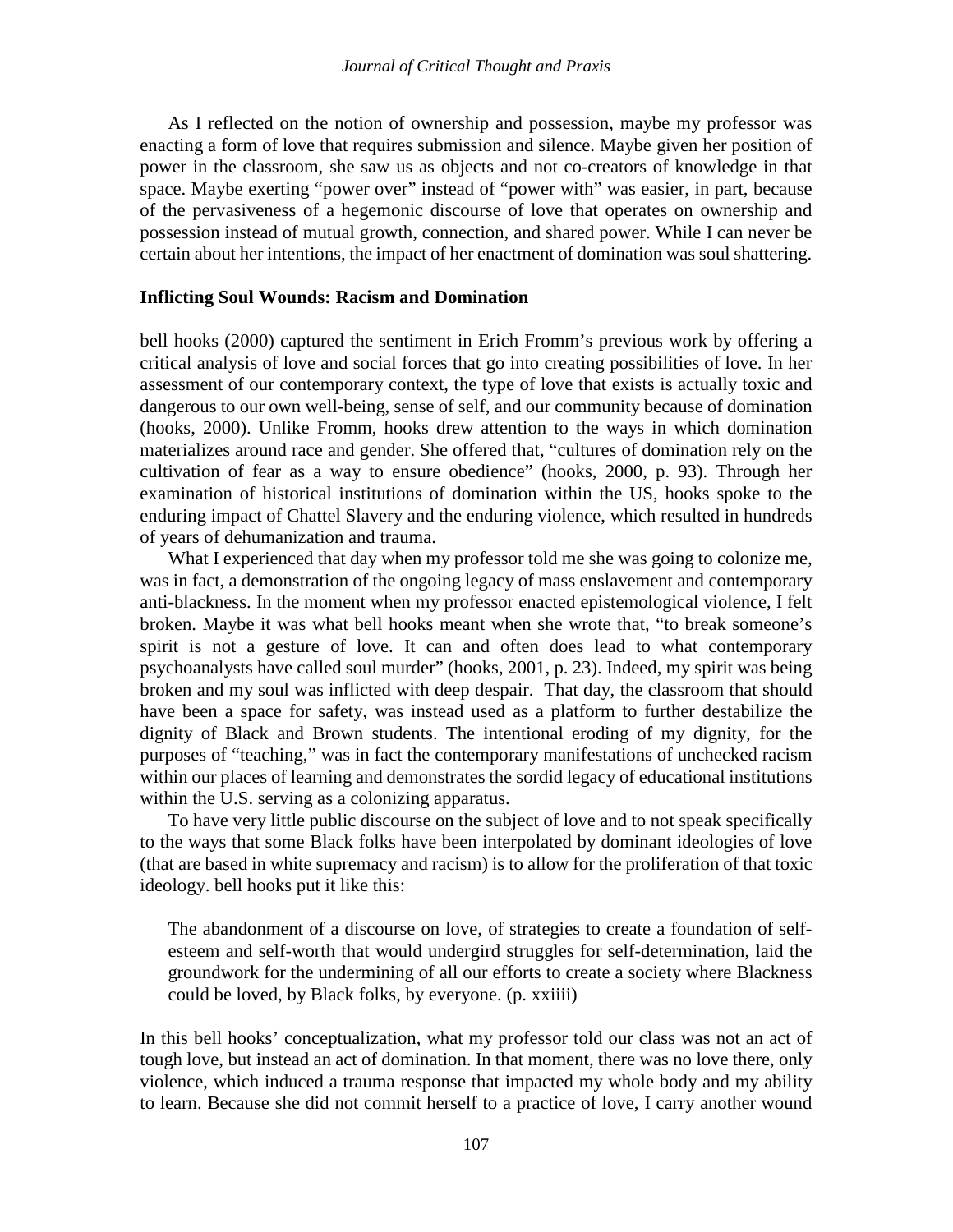caused by racism and systematic oppression. Furthermore, her inability to conjure love within the context of that classroom did nothing to stop the historical violence and oppression but instead perpetuated it through white supremacist pedagogy and epistemology. My professor would have to have been equipped with a different knowledge base, with a different set of skills, and a different capacity to educate Black and Brown students in order to not reify oppression in the classroom.

#### **Redefining Love:**

### **Re-conceptualizing Love as a Form of Resistance to Erasure and Dehumanization**

Dr. Martin Luther King Jr. delivered a speech to the Southern Christian Leadership Conference in 1967, where he articulated this notion of a love that does justice. He stated:

Now, we got to get this thing right. What is needed is a realization that power without love is reckless and abusive, and that love without power is sentimental and anemic. Power at its best is love implementing the demands of justice, and justice at its best is love correcting everything that stands against love.

It is clear from Dr. King's articulation that love was indeed in need of a redefinition. In order to meet the particular demands for social transformation, love, its study, and its uses must be used as a personal and a political project to create the catalyst for change and address the deep apathy and fear that still is pervasive in our society today.

Philosopher Paul Tillich's (1954) definition of love situated love with power as necessary for achieving justice. Tillich wrote, "Love is the drive towards the unity of the separated" and that "love reunites that which is self-centered and individual. The power of love is not something which is added to an otherwise finished process, but life has love in itself as one of its constitutive elements" (p. 26). In that construction, Tillich spoke to the ways in which the outcome of love, measurable and quantifiable, brings back together that which oppression has sought to tear apart. Therefore, the work of love or rather a critical theory of love, both understands the innate dignity of all human life and also actively creates practices that reunites and rehumanizes. It is the kind of love that allows one's self and another to resist erasure and dehumanization in the context of systemic injustice and oppression. If one deeply explores this construction, one can operationalize it in such ways to ask critical questions about our society, social processes, and institutions. One might ask, to what degree are the systems that we are a part prepare and equip those we serve with the tools necessary to resist dehumanization and erasure caused by systemic injustice and oppression?

The emancipatory possibilities that a critical theory of love can best be echoed by Dr. Cornell West (2014) when he says, "It's a sense of trying to love everybody, and justice is what love looks like in public, just like tenderness is what love feels like in private." The expression of a critical theory of love, when in public, demands and demonstrates justice, and compassion and tenderness in our moments of intimacy. The places where we teach, in spaces like the classroom, are both public and private and requires a pedagogy of love that operates at the intersection of that duality. Those spaces, must center justice, as Dr. West suggested, along with tenderness and compassion if we are to create learning communities based in care and connection and not domination. He goes on to suggest that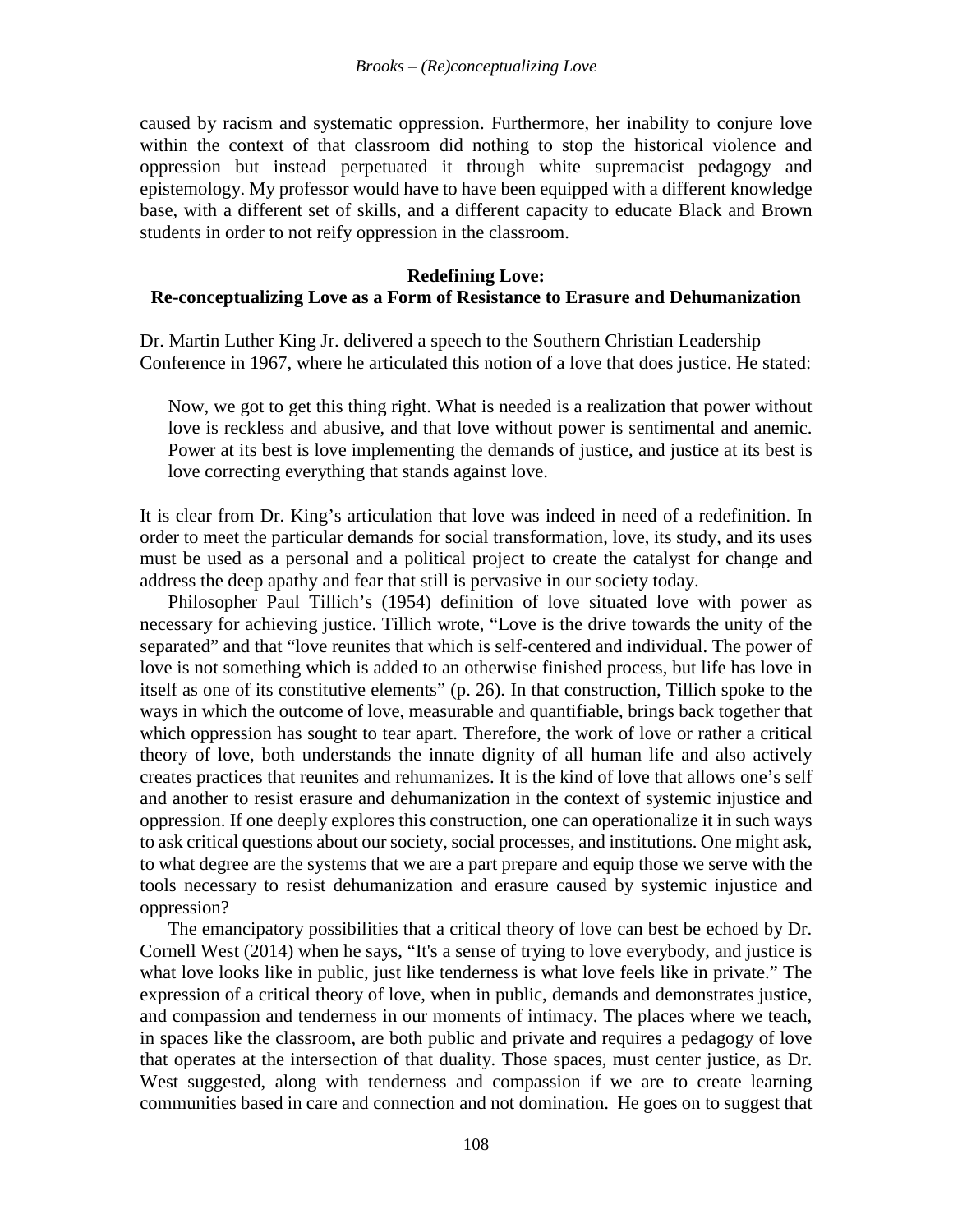to teach love is resistance because it requires us to affirm ourselves in spite of the many ways that society has systematically oppressed us as evidenced by chattel slavery, women's oppression, queer oppression, concentration camps, and indigenous slaughter (West, 2014).

If one agrees with the assessments of Dr. King, Paul Tillich, and Cornel West that suggests love must be redefined and used as a force for our fight for social justice and liberation, then we must begin to fashion a politics of love that is critical, embedded in history, and deeply tied up in the material realities of people's lives. No longer can we teach abstractly about systems of oppression—we must find ways to teach the body, effectively teach love to the body, and teach love through our bodies as an interlocking methodology and pedagogical praxis to meet the demands of justice in the twentyfirstcentury. It becomes imperative for those of us teaching and educating, that we perform love in ways that combats erasure and dehumanization of one's self and historically marginalized populations that we serve.

### **Educating for Wholeness: An Embodied Practice of Love that Resists Erasure and Dehumanization**

As I reflect on the incident with my professor and compared it to critical theories on love, it became clear to me that while she knew intellectually about oppression--knowing alone was insufficient to bring about justice. Instead of designing our learning environment based in loving and rehumanizing practices, she instead enacted and reified violent pedagogical and epistemological violence. I cannot know for certain, but I imagine her lack of critical analysis on love did not permit her to see us as deserving love because hegemonic notions of love had positioned it as individualistic and existing primarily in romantic and familial relationships. In that classroom, her construction of love, if there was any at all, did not permit her to enact a public love, one that was based in justice according to Cornel West. Additionally, her construction of love did not take into account the material impact of her discursive violence on our Black and Brown bodies.

Unfortunately, as educators and practitioners trained in institutions of higher education, we are often taught to privilege knowledge through intellect and not through the body, which in effect erases and/or marginalizes the impact of epistemological violence on people's bodies. This must be what Michel Foucault (1980) meant when he wrote,

I believe that by subjugated knowledges one should understand something else, something which in a sense is altogether different, namely, a whole set of knowledges that have been disqualified as inadequate to their task or insufficiently elaborated: naive knowledges, located low down on the hierarchy, beneath the required level of cognition or scientificity. (p. 82)

Here Foucault rightfully pointed out the privileging of particular ways of knowing within the larger scientific community while also indirectly challenging the Cartesian split, a paradigm created at the advent of the enlightenment period that sought to separate the mind from the body in the name of "objectivity." He proposed a genealogy of knowledge to explore "subjugated knowledges" that are often known locally and often hidden deep within the histories of our bodies (Foucault, 1972; 1980). These subjugated knowledges, which are often historically marginalized populations histories, highlights the continued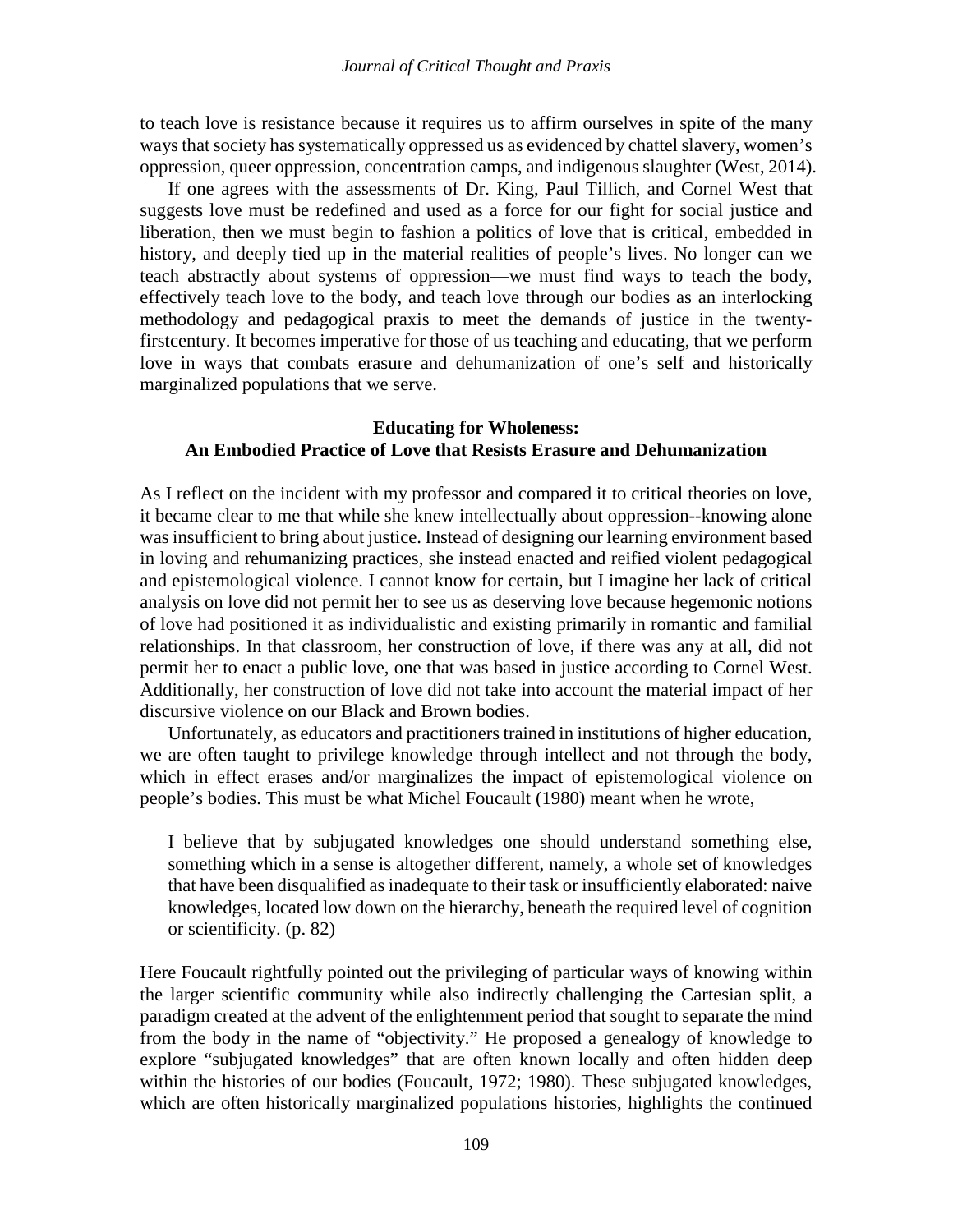oppression of people of color within the academy and society writ-large. However, Black, Chicana feminist, and "third-world" scholars have written extensively about their lived experiences and theorized holistic and embodied ways of knowing as resistance to domination and used their local knowledges to create loving methodologies and pedagogies that are centered on interrupting oppression instead of reifying. Theories such as *La Facultad, Borderland, and Mestiza by Gloria Anzuldia* (1999), the *Uses of the Erotic* by Audre Lorde (1978; 1984), *A Theory in the Flesh* (1983) by Cherrie Moraga. These theories, based in holistic and embodied knowledges are in direct opposition to regimes of domination that are pervasive in our institutions, classrooms, our pedagogies, and our praxis. These pedagogies are public, designed to love and nurture Black and Brown bodies for healing and justice, and designed to restore our dignity and pride in who we are.

### **A Way Forward: Imagining Possibilities**

I wonder every now and again if my professor knew in her body and knew through her body, like she knew intellectually, would she still have enacted pedagogical and epistemological violence against my class. She might have known that her enactment of discursive violence would have material consequences on my Black queer body and other historically marginalized students in her class. I wonder if she had spent time deeply exploring love and its role in social justice education if she would have stumbled across bell hooks's work on love and read that even if the reasons for committing such acts of violence were to teach survival within systems of domination that it is still is violence and creates *soul wounds*. Maybe she would have stumbled across Erich Fromm's work that suggested that love is indeed an art, which would require her to develop new ways of being that do not rely on control and domination. Maybe if she had been taught Black, Chicana, and "third-world" feminist scholarship by her professors, she would have known that she would have to deeply embody a critical theory of love to bring about justice and not merely teach on it. Perhaps, if the institutions of which she was a part valued Black and Brown subjectivities, scholarship, and knowledge than maybe she would not engage in pedagogical and epistemological violence against us. I hope that if these things were true, I would have an educator fully equipped to educate Black and Brown students with the kind of love that bears witness to historical and contemporary wounds caused by structural racism, sexism, and homophobia all the while creating a loving space for them to learn about the very thing they must resist every day—oppression. Or, maybe it would not matter because at the end of the day, to love is a choice and a continued commitment to the nourishment of the other (Peck, 1978).

## **A Critical Theory of Love: A Love that Resists Erasure and Dehumanization**

A critical theory of love is imperative if we are to shift our praxis to ensure that historically marginalized students' needs are of ultimate concern. A critical theory of love is one that resists erasure and dehumanization. This re-conceptualized love:

- 1. Affirms student's social and cultural identities and full personhood
- 2. Understands the historical and contemporary context in which they exist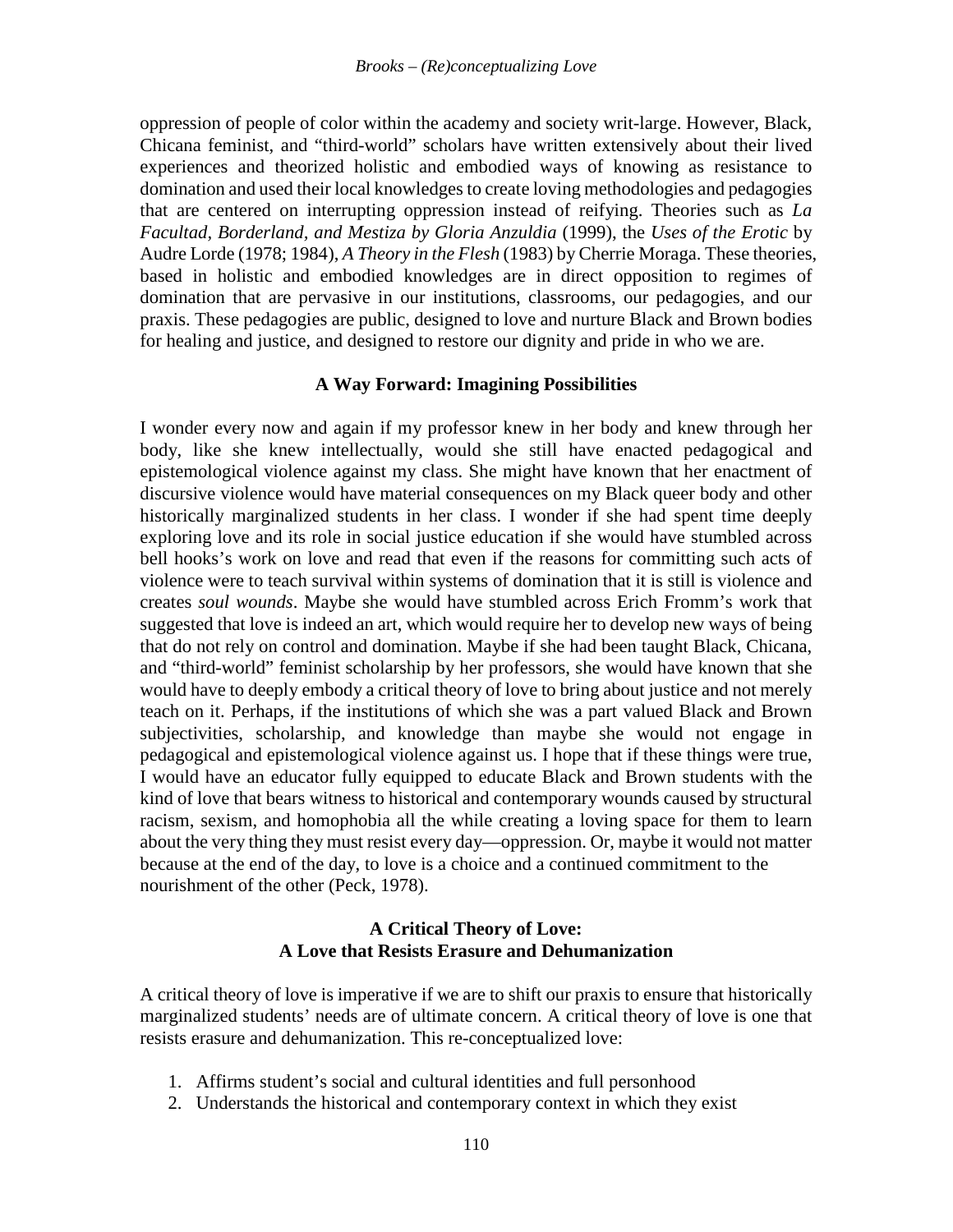- 3. Understands how power and systematic oppression dehumanizes and traumatizes
- 4. Centers their experiences and co-creates rehumanizing practices that heal and restore
- 5. Teach embodied knowledge and educates for wholeness and completeness
- 6. Measure how effective our pedagogical practices are at stymying oppression and creating wholeness and completeness

In this re-conceptualized notion of love, love must be embodied to ensure that we intentionally perform love instead of reifying oppression through our pedagogical and epistemological violence. This redefined and embodied critical theory of love must engage the breadth of our humanity and the social and cultural identities that each of us bring to the spaces and places where we reside. We must also measure how closely our praxis brings us and others back from the brink of alienation and increase our collective capacity to fight injustice and for justice. To re-conceptualize love with a critical lens opens up possibilities for transformation not only within our own individual lives, but also in our communities and society in which we serve. To not do so is to allow for the perpetuation of modes domination that have been engrained within the larger social context for hundreds of years and allow for the perpetuation White supremacist ideologies to be further ingrained in our own lives, reified in our praxis, and re-inscribed on the bodies of historically marginalized populations. Redefining love becomes not only a personal project but also a political project with implications on our collective salvation. In order to achieve this ambitious aim, I share my reflection guide (Table 1) to help educators ask themselves key questions that will hopefully move them towards a critical theory of love.

## **Acknowledgements**

Thank you to all my professors and friends who provided me with great insight as I worked on this article. Thanks to my Dad for being an exemplary educator and teaching me that learning is always best when it is served with love.

## **Author Notes**

*Durryle Brooks* received his Ph.D. from the University of Massachusetts Amherst in Teacher Education & School Improvement. His dissertation, Moving from Trauma to Healing: Black Queer Cultural Workers' Experiences and Discourses of Love, explores the material impact of normative discourses of love on the lives of Black queer folks. He is also the Founder and President of Love & Justice Consulting, an organization dedicated to providing leaders with diversity and social justice learning opportunities to increase their capacity to effectively and authentically engage difference.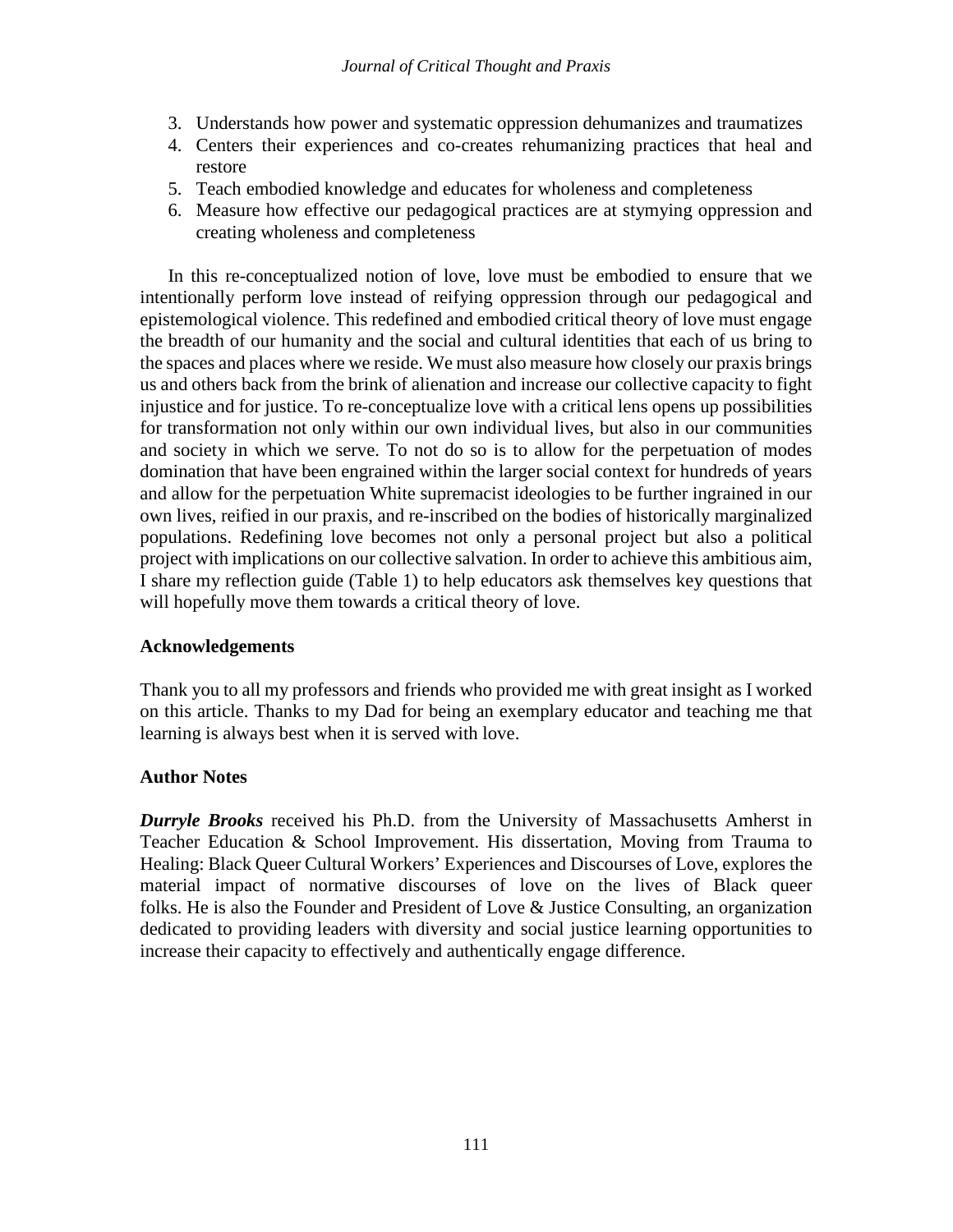|                       | 1. What is love?                                                                                                                                                                                       |
|-----------------------|--------------------------------------------------------------------------------------------------------------------------------------------------------------------------------------------------------|
| <b>Love Redefined</b> | 2. What is your personal definition of love?                                                                                                                                                           |
|                       | 3. Based on your personal definition of love, what role does<br>love play in social change and transformation?                                                                                         |
|                       | 4. What have you learned socially and culturally about love?                                                                                                                                           |
| <b>Love Embodied</b>  | 5. What has been the impacted of what you learned about love<br>on your body, relationships, and your ability to feel justice?                                                                         |
| <b>Love Performed</b> | 6. In what ways does love show-up in your social justice<br>pedagogy and/or practice?                                                                                                                  |
|                       | 7. What specific loving actions, behaviors, and beliefs are<br>active in your social justice pedagogy or practice?                                                                                     |
| <b>Love Holistic</b>  | 8. How and in what ways does your practice or pedagogy<br>acknowledge, engage, and affirm the mental, physical,<br>emotional, spiritual, and sexual dimensions -full<br>personhood of those you serve? |
|                       | 9. How does your practice or pedagogy acknowledge, engage,<br>and affirm the various social identities (race, gender,<br>sexuality, ability status, etc.) that matter to those you serve?              |
| <b>Love Measured</b>  | 10. What are the holistic theories grounding your social justice<br>pedagogy or practice and what is the result of the<br>rehumanizing strategies you deploy to address the whole<br>person?           |
|                       | 11. In what ways have those you have trained or educated<br>expressed that they have felt more connected to their own<br>bodies, others, and moved to everyday actions for social<br>justice?          |

**Table 1:** A Practitioners Reflection Guide to Moving Toward a Critical Theory of Love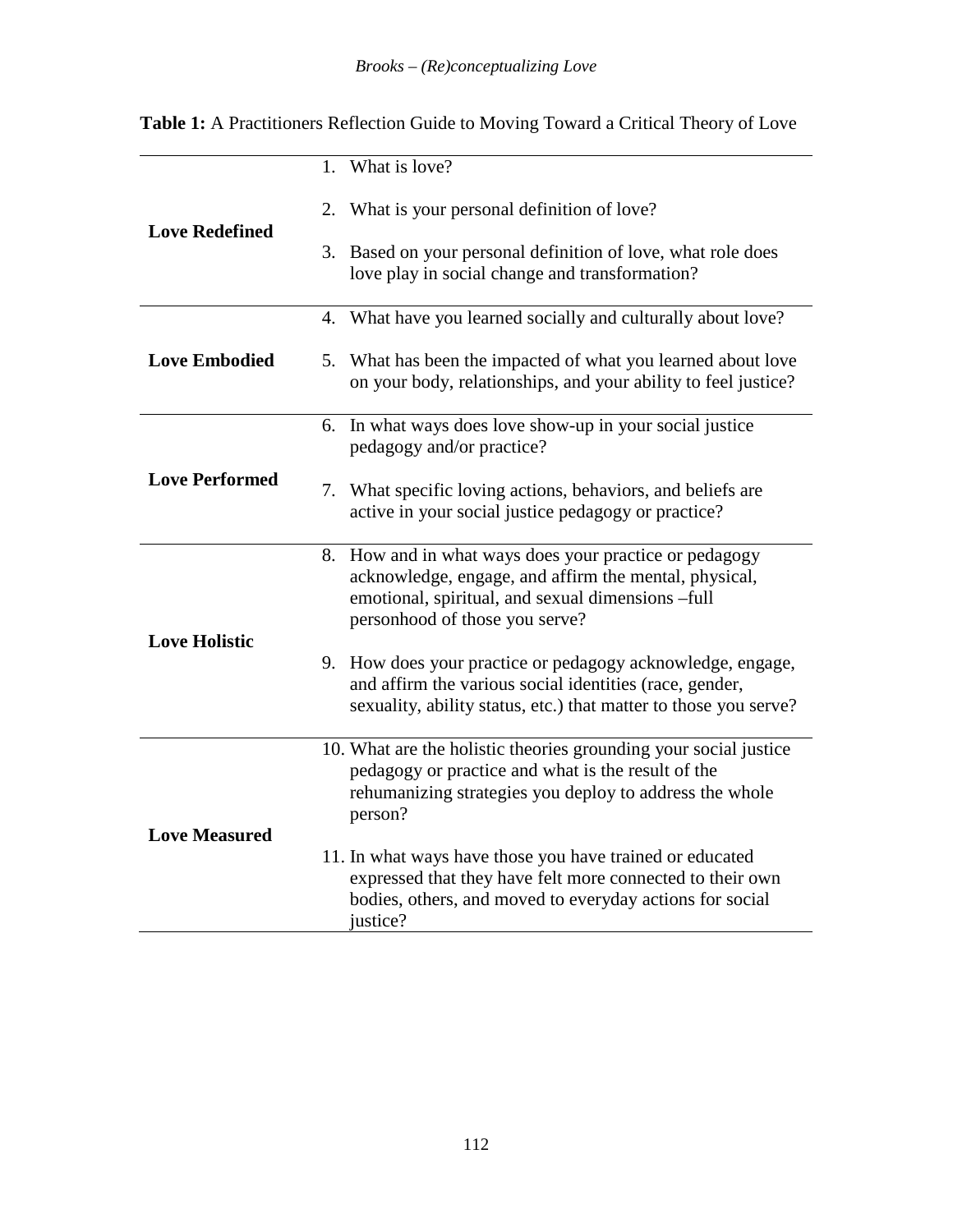#### **References**

- Acker, J. (1990). Hierarchies, jobs, bodies: a theory of gendered organizations. *Gender & Society*, *4*(2), 139–158.
- Acker, J. (2006). Inequality regimes: gender, class, and race in organizations. *Gender & Society (Online)*, 441–464.
- Adams, M., Bell, L. A., & Griffin, P. (1997). *Teaching for diversity and social justice: a sourcebook*. New York, NY: Routledge.
- Allan, E. J. (2011). *Women's status in higher education: equity matters*. San Francisco, CA.: Jossey-Bass/Wiley.
- Anzaldúa, G. (1987). *Borderlands: the new mestiza = La frontera*. San Francisco, CA: Spinsters/Aunt Lute.
- Ard, K. L., & Makadon, H. J. (January 01, 2011). Addressing intimate partner violence in lesbian, gay, bisexual, and transgender patients. *Journal of General Internal Medicine*, *26*(8), 930-933.
- Ayers, W., Quinn, T., & Stovall, D. (2009). *Handbook of social justice in education*. New York, NY: Routledge.
- Cornel West talks to David Shuster | Al Jazeera America. (n.d.). Retrieved December 8, 2014, from http://america.aljazeera.com/watch/shows/talk-to-al-jazeera/interviews-and-more/2014/2/24/cornelwest-talkstodavidshuster.html.
- Earp, J., Katz, J., Young, J. T., Jhally, S., Rabinovitz, D., & Media Education Foundation. (2013). *Tough Guise 2: Violence, Manhood & American Culture*. [Film]. Northampton, MA: Media Education Foundation.
- Foucault, M. (1972). *The archaeology of knowledge; and, the discourse on language*. New York, NY: Pantheon Books.
- Foucault, M. (1980). *Power/Knowledge: Selected interviews and other writings, 1972-1977*. New York, NY: Pantheon Books.
- Freire, P. (1970). *Pedagogy of the oppressed*. New York, NY: Continuum.
- Freire, P. (1972). Education: domestication or liberation? *Prospects*, *2*(2), 173-181
- Fromm, E. (1976). *To have or to be*? New York, NY: Harper & Row.
- Fromm, E., & Anshen, R. N. (1956). *The art of loving*. New York, NY: Harper & Row.
- Hall, S. (1997). *Representation: Cultural representations and signifying practices*. London: Sage in association with the Open University.
- Hall, S., Morley, D., & Chen, K.-H. (1996). *Stuart Hall: Critical dialogues in cultural studies*. London: Routledge.
- hooks, b (2000). *All about love: New visions*. New York, NY: William Morrow.
- hooks, b. (1994). *Teaching to transgress: Education as the practice of freedom*. New York, NY: Routledge.
- hooks, b. (2001). *Salvation: Black people and love*. New York, NY: William Morrow.
- hooks, b. (2003). *Teaching community: A pedagogy of hope*. New York, NY: Routledge.
- Jhally, S., Kilbourne, J., Rabinovitz, D., & Media Education Foundation. (2010). *Killing Us Softly 4: Advertising's image of women*. [Film]. Northampton, MA: Media Education Foundation.
- John Lye's Courses and Sources Pages. (n.d.). Retrieved October 15, 2016, from https://brocku.ca/english/jlye/ideology.php.
- King, M. (1967). "Where do we go from here?" Delivered at the 11th Annual SCLC Convention. Retrieved October 15, 2016, from

http://kingencyclopedia.stanford.edu/encyclopedia/documentsentry/where\_do\_we\_go\_from\_here\_deli vered\_at\_the\_11th\_annual\_sclc\_convention/.

- Lampert, K. (2003). *Compassionate education: A prolegomena for radical schooling*. Lanham, Md: University Press of America.
- Lorde, A. (1978). *Uses of the erotic: the erotic as power*. Brooklyn, N.Y.: Out & Out Books.
- Lorde, A. (1984). *Sister outsider: essays and speeches*. Trumansburg, NY: Crossing Press.